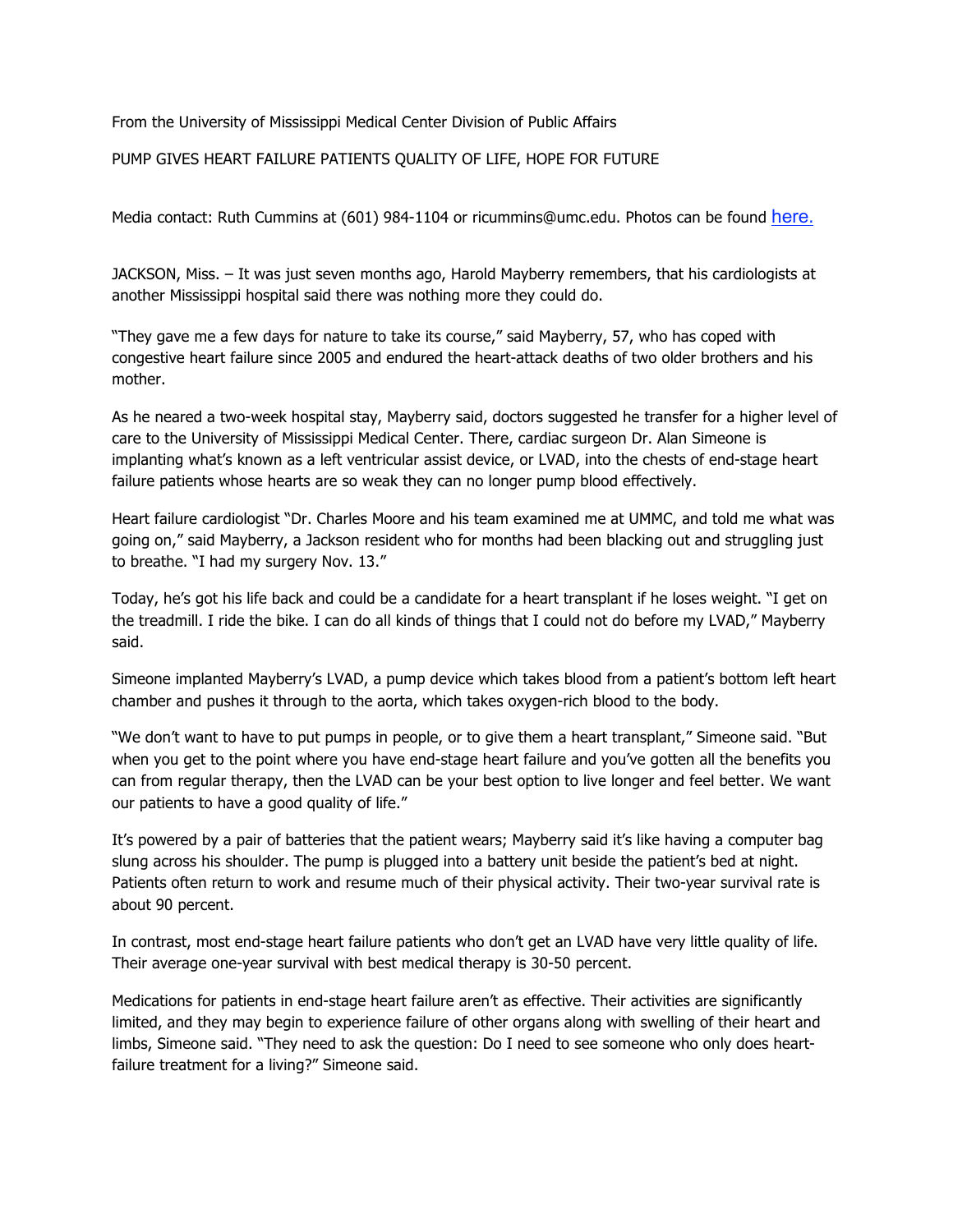Simeone, a cardiac surgeon with specialized training in LVAD placement and heart transplantation, and two additional heart-failure specialists, Dr. Craig Long and Dr. Matthew deShazo, recently joined Moore at UMMC. "We are glad to be able to offer this therapy to the heart failure patients in Mississippi," Long said.

Long, deShazo and Moore are the state's only fellowship-trained heart failure and transplant cardiologists, Simeone said. "That's a huge asset for Mississippi and the Jackson area," he said. "Unfortunately, a lot of people are being treated for heart failure but are still coming back and forth to the hospital and emergency room due to worsened symptoms."

LVAD implantation is major surgery. The team so far has implanted 20. Thirteen of the recipients are current patients at UMMC, "and we're working up new patients every day," deShazo said.

The team uses the HeartMate II pump, a far cry technologically from those used over the past three decades. Even since 2010, when Tupelo resident Jackie Kirkman became the first UMMC patient to receive the device, the technology continues to advance.

"The LVAD is much smaller, and there are new generations being studied that are even smaller," Long said. They're more easily implanted and easier to remove if a patient receives a new heart.

"They haven't worn out or broken," Simeone said. Mayberry does stomach crunches during therapy; he can barely feel the pump, he said.

Nationally, Simeone said, the longest a patient has lived with a single LVAD is eight years, with some undergoing a heart transplant, and others adjusting to a permanent LVAD, termed "destination therapy."

 "There are a limited number of hearts available for transplant, but this pump comes off the shelf," deShazo said.

They caution that patients should consider an LVAD before their heart failure becomes grave. "The most important thing is to get people seen by a heart failure specialist sooner than later so that you can have the best outcome," deShazo said.

Their youngest LVAD patient is in his 20s; the oldest, in his 70s. "You can have a pump implanted when you are reasonably well and spend 7-10 days in the hospital," Simeone said. Patients who are extremely sick could spend two to three weeks in the hospital.

Simeone and the team are frank with patients about possible short-term complications, such as bleeding or infection, and long-term complications including stroke or thrombosis of the pump. "The pump is not perfect. There can be problems, but once those are minimized, the future looks very bright," he said.

Education, the team says, is key to patients and the community at large discovering that the LVAD can restore quality of life and make possible a plan for continued therapy. They encourage those with questions to email *LVAD@umc.edu* or call 601-984-5078.

Mayberry has gone from the edge of losing hope to eagerly looking forward to quality time with his church and family.

"I've had no significant problems at all," he said. "My life has really been enhanced."